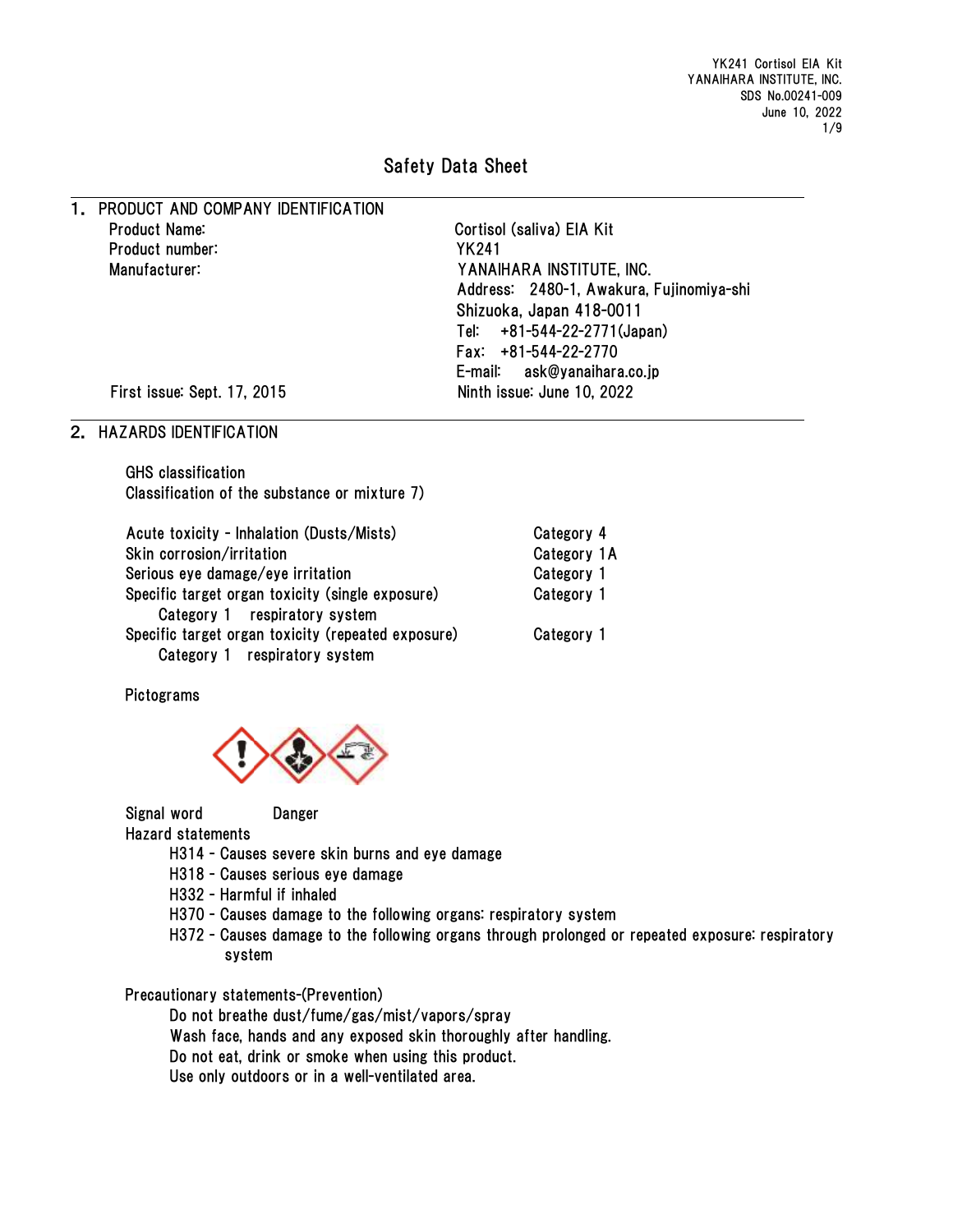Wear protective gloves/protective clothing/eye protection/face protection.

Precautionary statements-(Response)

IF SWALLOWED: Rinse mouth. Do not induce vomiting. IF ON SKIN (or hair): Remove/Take off immediately all contaminated clothing. Rinse skin with water/shower. IF INHALED: Remove victim to fresh air and keep at rest in a position comfortable for breathing. IF IN EYES: Rinse cautiously with water for several minutes. Remove contact lenses, if present and easy to do. Continue rinsing. Immediately call a POISON CENTER or doctor/physician. Call a POISON CENTER or doctor/physician if you feel unwell. Wash contaminated clothing before reuse.

Precautionary statements-(Storage)

Store locked up Store in a well-ventilated place. Keep container tightly closed. Precautionary statements-(Disposal) Dispose of contents/container to an approved waste disposal plant

**Others** Other hazards Not available

Other reagents may be harmful if inhaled and ingested. May cause eye and skin irritation.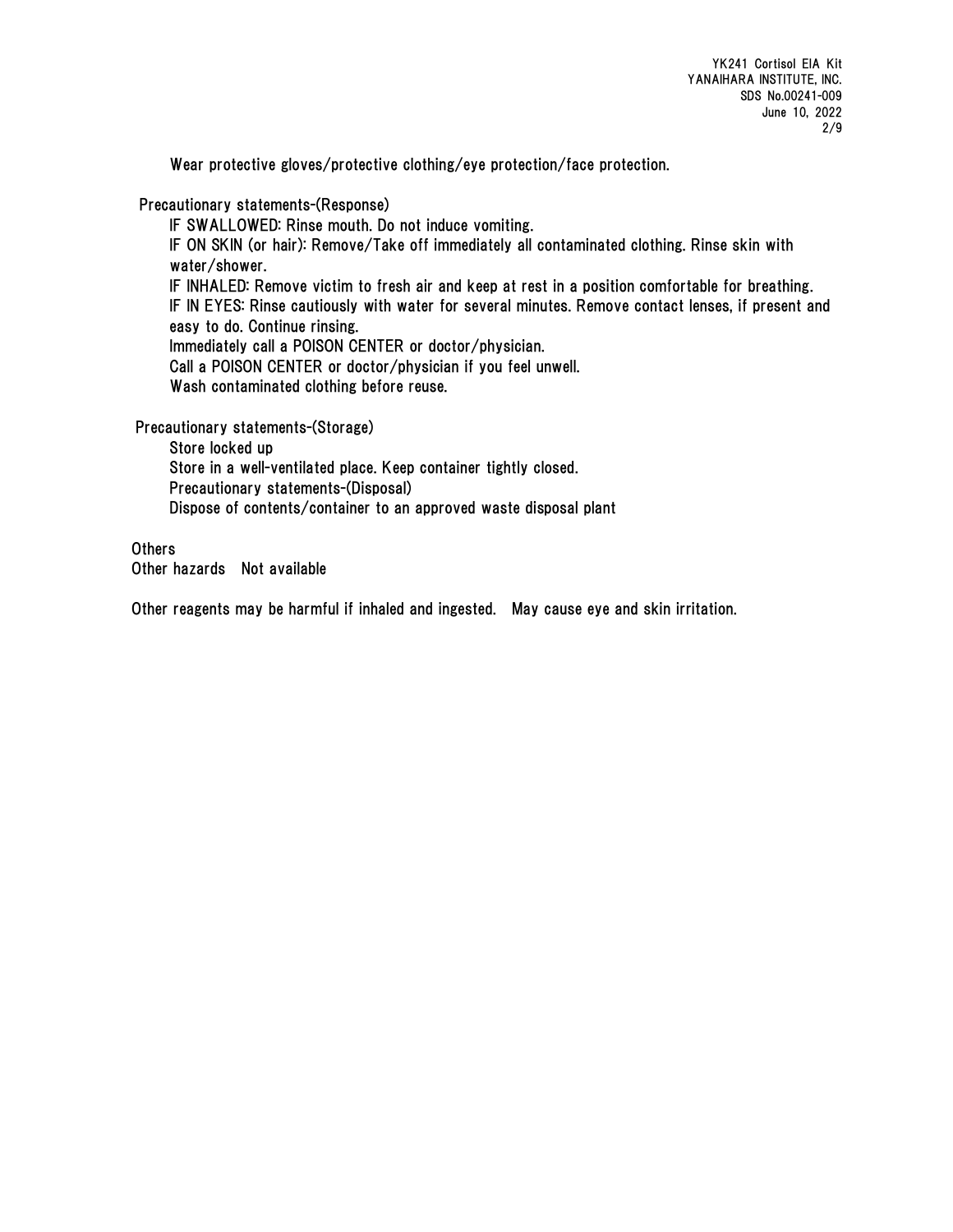### 3. COMPOSITION, INFORMATION ON INGREDIENTS Product Name CAS Number Cortisol (saliva) EIA Kit None

#### Kit components:

| No. | Component                         | Quantity        | Chemical name                                                   | W <sub>t</sub> %  | CAS No.       | <b>Chemical Formula</b> |
|-----|-----------------------------------|-----------------|-----------------------------------------------------------------|-------------------|---------------|-------------------------|
| 1)  | <b>Antibody Coated Plate</b>      | plate           | Plate coated with goat anti rabbit $\lg G$ antibody $\circ$     |                   |               |                         |
|     |                                   |                 |                                                                 |                   |               |                         |
| 2)  | <b>Cortisol Standard</b>          | $0.12 \mu g$    | Cortisol 2                                                      | $0.8$ ppm         | $50 - 23 - 7$ | C21H3005                |
| 3)  | <b>HRP-labeled Cortisol</b>       | $0.15$ mL       | Horse radish peroxidase- Cortisol 3                             | $\langle$ 1ppm    |               |                         |
| 4)  | <b>Buffer Solution</b>            | 50 mL           | Sodium hydrogen phosphate 4                                     | <0.1%             | 7558-80-7     | NaH2PO4                 |
|     |                                   |                 | BSA <sub>5</sub>                                                | 0.1%              |               |                         |
| 5)  | <b>TMB Substrate</b>              | $12 \text{ mL}$ | $3.3'$ , $5.5'$ -Tetramethylbenzidine $\odot$                   | No<br>information | 54827-17-7    | C16H20N2                |
| 6)  | <b>Concentrated Wash Solution</b> | 25 mL           | Sodium chloride $\mathcal{D}$                                   | 18%               | 7647-14-5     | NaCl                    |
|     |                                   |                 | Polyoxyethylene sorbitan monolaurate (Tween20)<br>$\circledast$ | 1%                | 9005-64-5     | C58H114O26              |
| 7)  | <b>Reaction Stopping Solution</b> | $12 \text{ mL}$ | Sulfuric acid (1M) 9                                            | 9.69%             | 7664-93-9     | <b>H2SO4</b>            |
| 8)  | Adhesive Foil                     | 2 sheets        |                                                                 |                   |               |                         |

| 4.                                                |                                                                              | <b>FIRST AID MEASURES</b> |                                                                                                                                |  |  |  |  |
|---------------------------------------------------|------------------------------------------------------------------------------|---------------------------|--------------------------------------------------------------------------------------------------------------------------------|--|--|--|--|
|                                                   | Inhalation:                                                                  |                           | Immediately remove victim to fresh air. Consult a physician if necessary.                                                      |  |  |  |  |
|                                                   | Eye contact:                                                                 |                           | Immediately flush eyes with flooding amounts of running water for at least 15                                                  |  |  |  |  |
|                                                   |                                                                              |                           | minutes. Consult a physician if necessary.                                                                                     |  |  |  |  |
|                                                   | Skin contact:                                                                |                           | Immediately remove contaminated clothes and shoes, flush skin with plenty of                                                   |  |  |  |  |
|                                                   |                                                                              |                           | water or shower. Wash contaminated clothing and shoes.                                                                         |  |  |  |  |
|                                                   |                                                                              |                           | Consult a physician if necessary.                                                                                              |  |  |  |  |
| Ingestion:<br>Immediately seek medical attention. |                                                                              |                           |                                                                                                                                |  |  |  |  |
|                                                   |                                                                              |                           |                                                                                                                                |  |  |  |  |
| 5.                                                | <b>FIRE FIGHTING MEASURES</b>                                                |                           |                                                                                                                                |  |  |  |  |
|                                                   | Flammable properties:<br>Extinguishing media:<br>Fire fighting instructions: |                           | Nonflammable                                                                                                                   |  |  |  |  |
|                                                   |                                                                              |                           | Foam, Carbon dioxide, dry chemical powder, soil, water.<br>May emit toxic fumes under fire conditions. Wear full fire fighting |  |  |  |  |
|                                                   |                                                                              |                           |                                                                                                                                |  |  |  |  |
|                                                   |                                                                              |                           | protective equipment including self-contained breathing apparatus.                                                             |  |  |  |  |
|                                                   |                                                                              |                           | Do not contact to the components when extinguish fire.                                                                         |  |  |  |  |
|                                                   | <b>6. ACCIDENTAL RELEASE MEASURES</b>                                        |                           |                                                                                                                                |  |  |  |  |
|                                                   | Personal precautions:                                                        |                           | Remove all ignition sources and ventilate. Wear suitable protective equipment.                                                 |  |  |  |  |
|                                                   |                                                                              |                           | Avoid contact with skin and eyes. Keep off except persons concerned.                                                           |  |  |  |  |
|                                                   |                                                                              |                           | Environmental precautions: Prevent spills from entering sewers, watercourses or low area, and prevent from                     |  |  |  |  |
|                                                   |                                                                              |                           | affecting environment.                                                                                                         |  |  |  |  |
|                                                   | Methods for Clean up:                                                        |                           | In case of spill of liquid material, take up or cover spilled material with ashes or                                           |  |  |  |  |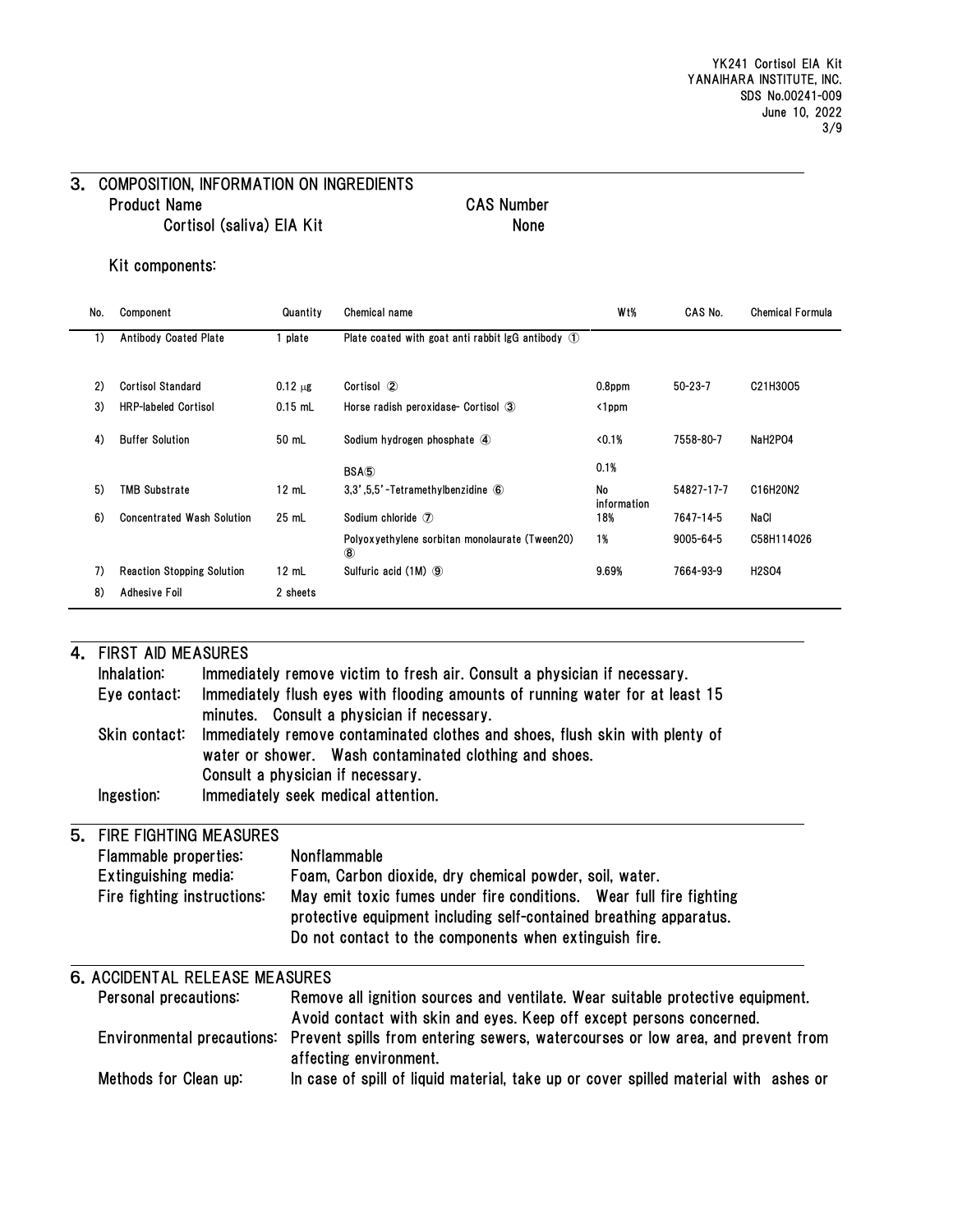other incombustible absorbents, and put in a container to be sealed. After completely picked up, dispose. In case of spill of solid or powder material, prevent causing dust, sweep and collect, and put in a container to be sealed. Wash the spill site with water.

## 7.HANDLING AND STORAGE

Handling: Obtain a package insert before use. Read all the cautions for safety in the package insert before use. Avoid strong light. Avoid contact, inhalation and swallow. Use only in open air or ventilated area. Prevent from entering eyes. Ventilate the area to keep concentration in air below exposure limits. Avoid inhalation of mist, vapor and spray of material. Avoid contact with eyes, skin and clothing. Do not smoke and eat while using this kit. Wash hands thoroughly after handling. Prevent from entering environment. Handle materials with suitable protection. Use suitable equipments. Do not pipette by mouth. Do not leak, overflow and scatter. Do not fall down and damage. Storage: Store away from sunlight in a cool and dark place at 36-47゚F (2-8゚C).

### 8.EXPOSURE CONTOROLS, PERSONAL PROTECTION

Engineering measures: General ventilation and/or local exhaust ventilation as well as process isolation is necessary to minimize employee exposure and maintain exposure limits below exposure limits. Equip eye flushing facilities and shower rooms near operating place where this kit is handled or stored.

| Control parameter: | <b>9 OSHA Final Limits;</b> | $TWA = 1 mg/m3$          |
|--------------------|-----------------------------|--------------------------|
|                    | JSOH (Japan);               | $TWA = 1 mg/m3$          |
|                    | ACGHTLV(s);                 | TWA= $0.2 \text{ mg/m3}$ |

### Personal protection:

Respiratory protection; NIOSH and MSHA approved respirator. Hand protection; Suitable impervious gloves. Eye protection; Suitable safety glasses (goggles). Skin protection; Suitable protective clothing.

Others: Wash hands thoroughly after handling materials.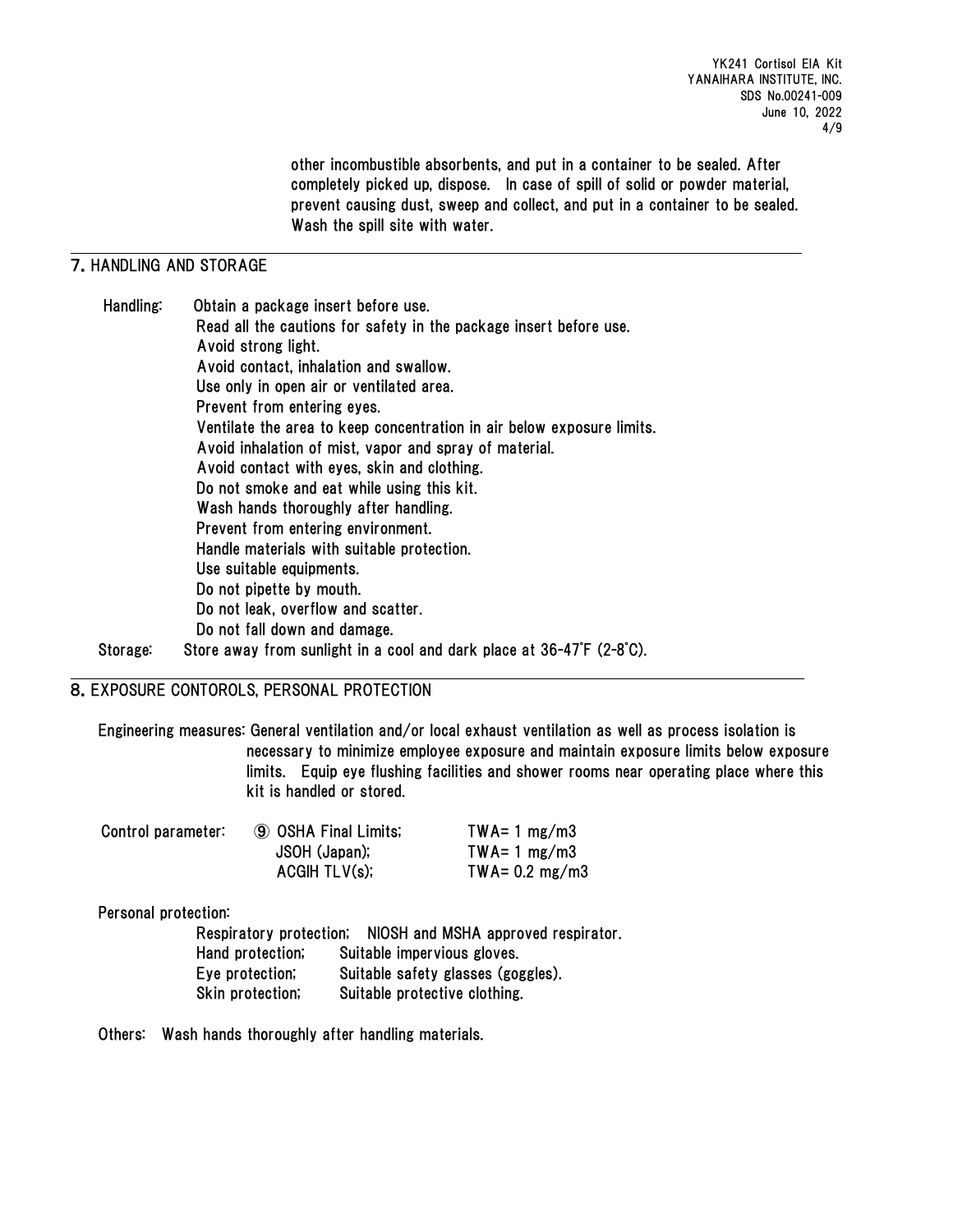| Component                    | 1)              | 2)                                    | 3)                      | 4)                                  | 5)                                 | 6)                                  | 7)                                  | 8)                                           |
|------------------------------|-----------------|---------------------------------------|-------------------------|-------------------------------------|------------------------------------|-------------------------------------|-------------------------------------|----------------------------------------------|
| Appearance                   | Colorless plate | White color,<br>lyophilized<br>powder | Orange color,<br>Liquid | Colorless<br>transparent,<br>Liquid | Colorless to pale<br>yellow liquid | Colorless<br>transparent,<br>Liquid | Colorless<br>transparent,<br>Liquid | Colorless<br>transparent<br>Polymer<br>sheet |
| pH<br>Melting point          | N/A<br>N/A      | N/A<br>D/N/A                          | N/A<br>N/A              | 7.1<br>N/A                          | $3.3 - 3.8$<br>N/A                 | D/N/A<br>N/A                        | < 1.0<br>N/A                        | N/A<br>N/A                                   |
| <b>Boiling point</b>         | N/A             | N/A                                   | D/N/A                   | D/N/A                               | D/N/A                              | D/N/A                               | D/N/A                               | N/A                                          |
| Flash point                  | N/A             | D/N/A                                 | D/N/A                   | D/N/A                               | D/N/A                              | D/N/A                               | D/N/A                               | N/A                                          |
| <b>Explosive limits</b>      | N/A             | D/N/A                                 | D/N/A                   | Not explosive                       | Not explosive                      | D/N/A                               | D/N/A                               | N/A                                          |
| Vapor pressure               | N/A             | D/N/A                                 | D/N/A                   | D/N/A                               | D/N/A                              | D/N/A                               | D/N/A                               | N/A                                          |
| Vapor density<br>$(air=1)$   | N/A             | D/N/A                                 | D/N/A                   | D/N/A                               | D/N/A                              | D/N/A                               | D/N/A                               | N/A                                          |
| Specifics gravity            | D/N/A           | D/N/A                                 | Undetermined            | 1.01                                | 1.01                               | D/N/A                               | D/N/A                               | D/N/A                                        |
| Solubility in water          | Insoluble       | Soluble                               | Mixable                 | Mixable                             | Mixable                            | Mixable                             | Mixable                             | Insoluble                                    |
| Decomposition<br>temperature | N/A             | D/N/A                                 | D/N/A                   | D/N/A                               | D/N/A                              | D/N/A                               | D/N/A                               | N/A                                          |

# 9. PHYSICAL AND CHEMICAL PROPERTIES

N/A: Not applicable

D/N/A: data not available

| 10. STABILITY AND REACTIVITY          |                                                                                                              |
|---------------------------------------|--------------------------------------------------------------------------------------------------------------|
| Chemical stability:                   | Product is stable under normal handling.                                                                     |
| Shelf life:                           | Stable up to 18 months (temporary) after manufacturing.                                                      |
| Hazardous polymerization:             | Will not occur.                                                                                              |
| Conditions to avoid:                  | Extremes of temperature and direct sunlight, heat, flames and sparks,<br>static electricity, spark, moisture |
| Incompatibility with other materials: | Alkaline substances, metals, strong oxidizing agents                                                         |
| Hazardous decomposition products:     | Sulfur oxides(SOx), Carbon monoxide(CO), carbon dioxide(CO2),                                                |
|                                       | Nitrogen oxides(NOx)                                                                                         |
|                                       |                                                                                                              |

## 11.TOXICOLOGICAL INFORMATION

Information as the mixture is not available.

Acute toxicity : 5) Not classified

- 6) Tween 20 (oral, rat); LD50=37000mg/kg Sodium chloride (oral, rat); LD50=3000mg/kg Not classified.
- 7) Sulfuric acid (inhalation, rat); 2H LC50=510mg/m3 (oral, rat) LD50=2140mg/kg Category 4 Hazard statement; Harmful if inhaled. Content=9.69%

Skin corrosion/irritation:

- 5) Not classified
- 6) Tween 20 (skin, human); 15mg/3days, Mild Sodium chloride (skin, rabbit); 500mg/24H, Mild Category 3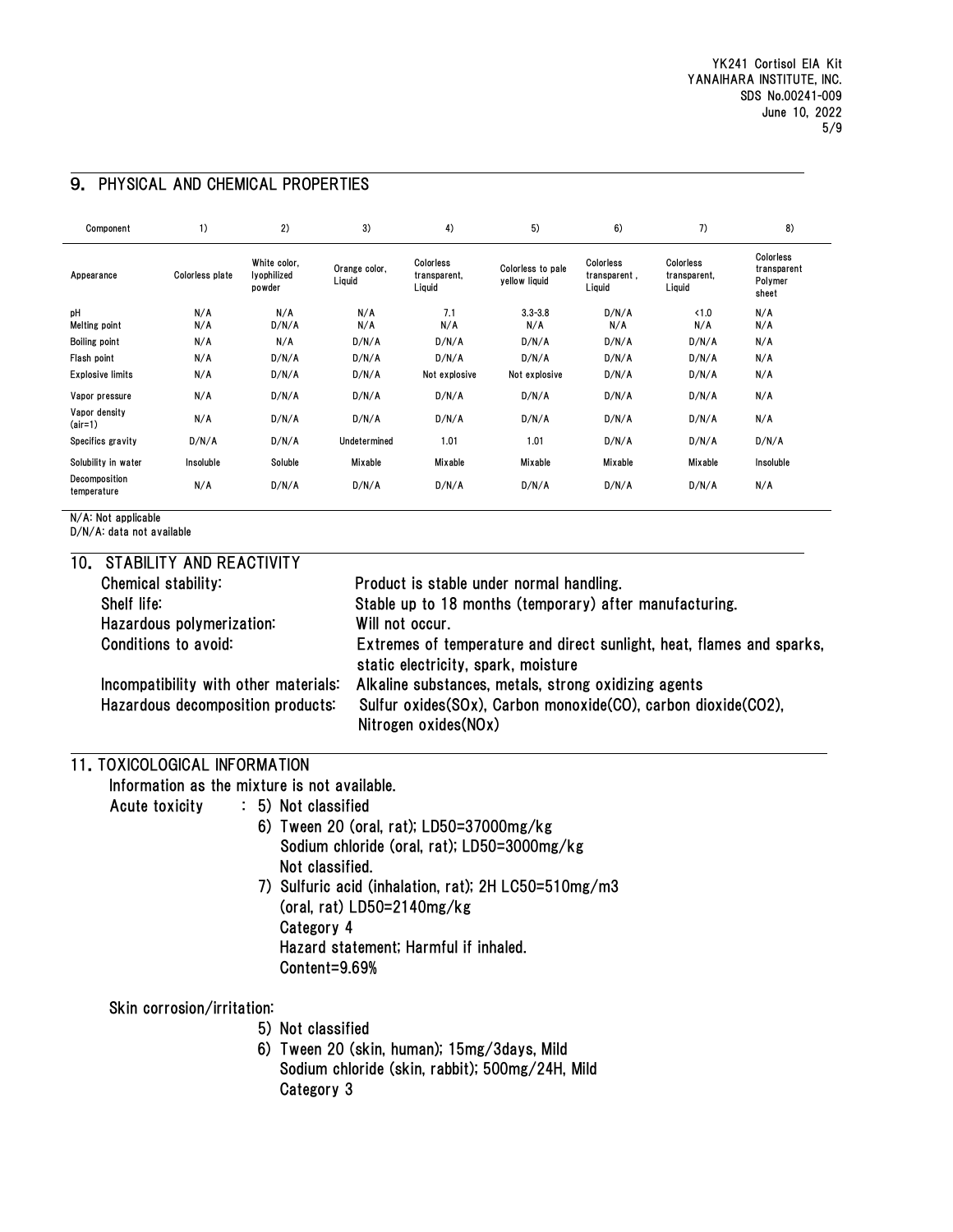Hazard statement; Skin irritant

 7) Sulfuric acid; Based on the NITE GHS classification. Category 1A Hazard statement; Causes severe skin burns and eye damage. Content=9.69%

Serious eye damage/irritation:

- 5) Not classified
- 6) Tween 20 (eye); R-phase(s) =R36 (Irritating to eyes) Sodium chloride (eye, rabbit); 100mg/24H, Medium Category 2B Hazard statement; Causes eye irritation.
- 7) Sulfuric acid; Based on the NITE GHS classification results. Category 1 Hazard statement; Causes serious eye damage. Content=9.69%

Respiratory or skin sensitization:

Respiratory sensitization

- 5) Not classified
- 7) Sulfuric acid; No data available.
- Skin sensitization
	- 5) Not classified
	- 7) Sulfuric acid; No data available.

Germ cell mutagenicity:

- 5) Not classified
- 7) Sulfuric acid; No data available.

Carcinogenicity:

- 5) Not classified
- 7) Sulfuric acid; Occupational exposure to Mist of inorganic strong acids including sulfuric acid is classified to group 1 in IARC (to have carcinogenicity for human ), group A2 in ACGIH (suspected human carcinogens) and group K in NTP (known to have carcinogenicity for human). With respect for the evaluation by IARC and current evaluation by NTP, it should be classified to category 1, however since sulfuric acid itself is classified to Category 4 in DFGOT and is not classified to carcinogen by any other organization, component 7) cannot be classified.

Reproductive toxicity:

- 5) Not classified
- 7) Sulfuric acid; No data available.

Specific target organ systemic toxicity/Single exposure: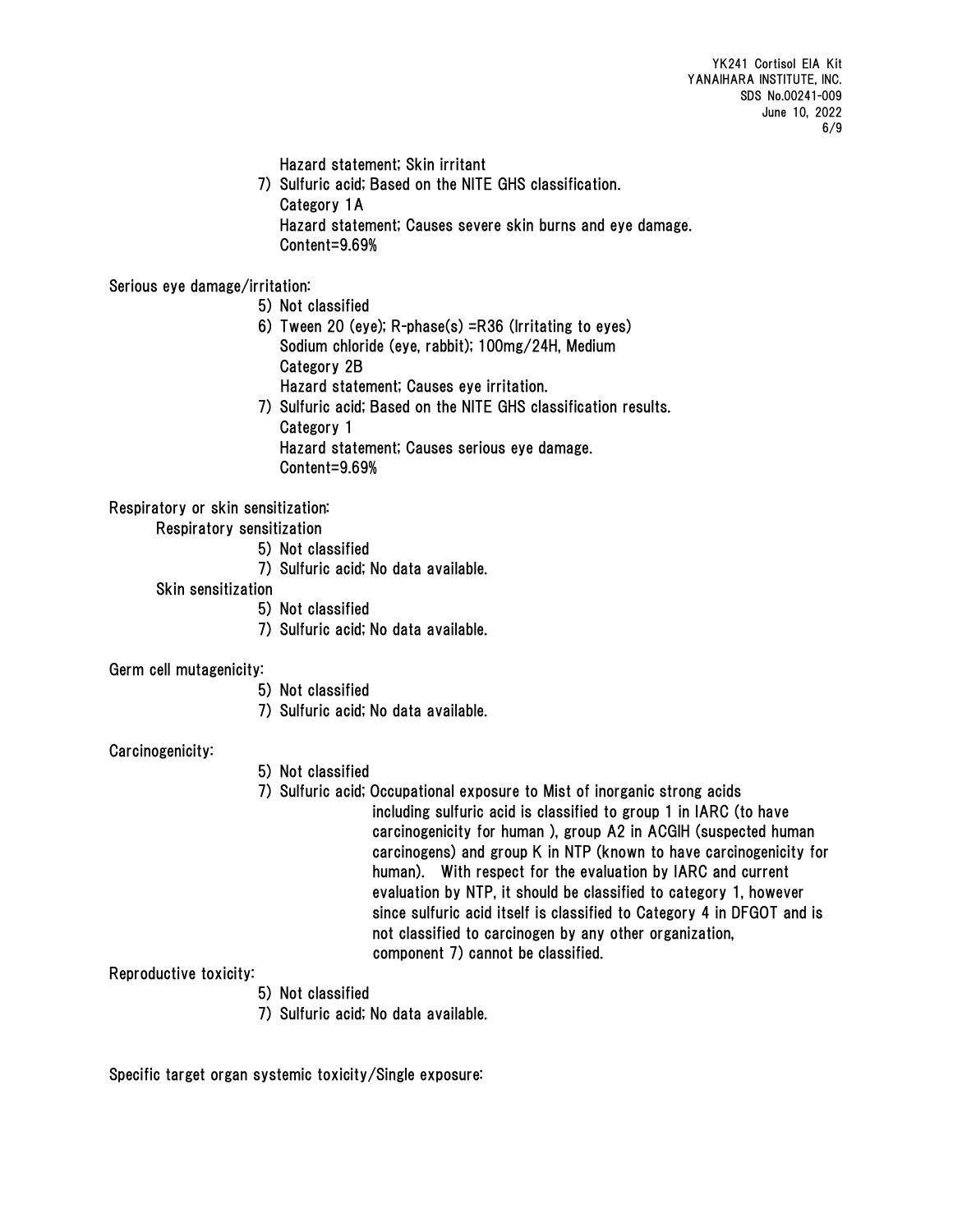- 5) Not classified
- 7) Sulfuric acid; Based on the NITE GHS classification results.

Category 1 respiratory system

 Hazard statement; Causes damage to the following organs: respiratory system. Content=9.69%

Specific target organ systemic toxicity/Repeated exposure:

5) Not classified

7) Sulfuric acid; Based on the NITE GHS classification results. Category 1 respiratory system Hazard statement; Causes damage to respiratory system with long term or repeated exposure: respiratory system. Content=9.69%

## 12. ECOLOGICAL INFORMATION Information as the mixture is not available. Aquatic environmental toxicity/Acute phase:

- 5) No information available.
- 7) Sulfuric acid; In fish (Bluegill), 96H LC50=16-28mg/L Daphnia magna 24H EC50=29mg/L Hazard statement; Harmful to aquatic life.

Aquatic environmental toxicity/Chronical phase:

7) Sulfuric acid; Based on the NITE GHS classification results.

## 13.DISPOSAL CONSIDERATIONS

Dispose of all waste material including containers in accordance with all applicable laws and local environmental regulations.

### 14.TRANSPORT INFORMATION

IATA: As a mixture, the substance is subjected to no limitations.

### 15. REGULATORY INFORMATION

| International Inventories |        |
|---------------------------|--------|
| EINECS/ELINCS             | Listed |
| TSCA                      | Listed |

Japanese regulations Fire Service Act; Not applicable Poisonous and Deleterious Substances Control Law; Not applicable Industrial Safety and Health Act;

Group 3 Specified Chemical Substance, (Ordinance on Prevention of Hazards Due to Specified Chemical Substances Art.2 Para.1, Item 6)

Harmful Substances Whose Names Are to be Indicated on the Label (Law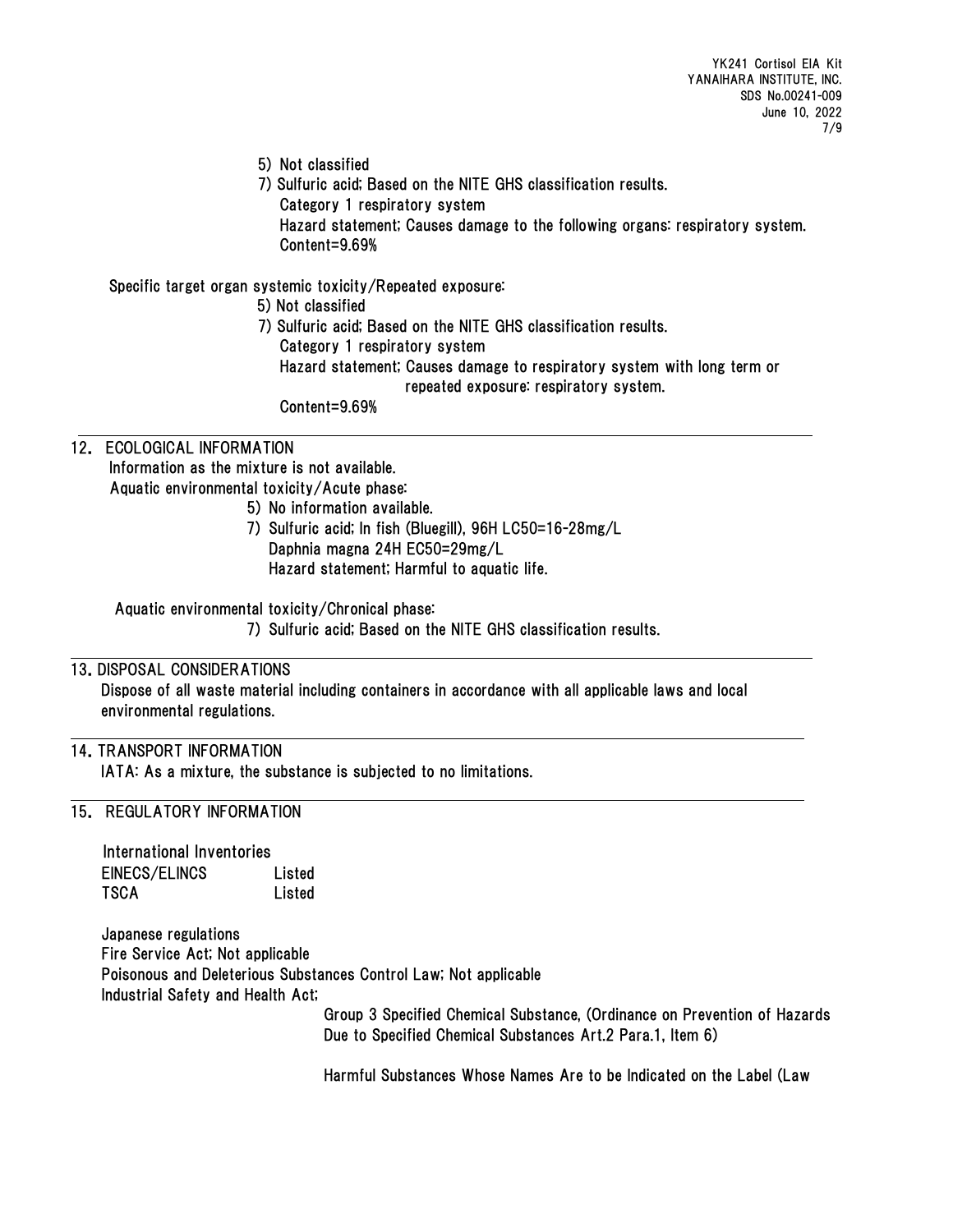Art.57, Para.1, Enforcement Order Art.18) Notifiable Substances (Law Art.57-2, Enforcement Oder Art.18-2 No.613 Act on the Evaluation of Chemical Substances and Regulation of Their Manufacture, etc.; Priority Assessment Chemical Substances (Law Article 2, Para.5) Regulations for the carriage and storage of dangerous goods in ship; Corrosive Substances(Ordinance Art.3, Ministry of Transportation Ordinance Regarding Transport by Ship and Storage) Civil Aeronautics Law; Corrosive Substances (Ordinance Art.194, MITL Nortification for Air Transportation of Explosives etc.) Air pollution Control Law; Specified substance

EU Directive 1999/45/EC; classification, packaging and labeling of dangerous Preparations

SYMBOL : C as component 7) R-phrases : 35 as component 7) S-phrases : 26-45 as component 7)

In case of contact with eyes, rinse immediately with plenty of water and seek medical advice. In case of accident or if you feel unwell, seek medical advice immediately.

EC index No. : ⑥=259-364-6 , ⑨=016-020-00-8 Other ingredients=Not listed.

Follow all the regulations in your country.

### 16. OTHER INFORMATION

Reference 1) Internal data of Yanaihara Institute, Inc. 2) Chemwatch MSDS 3) RTECS (2006) 4) EU RAR (2003) 5) SIDS (2001) 6) Environmental Risk Assessment of Chemicals Vol.3 (Ministry of environment, Japan) (2004) 7) ATSDR (1998) 8) SIDS (2001) 9) DFDS (2001) 10) EU- RAR (2002) 11) SIDS (2003) 12) CERI・NITE Hazard Assessment Report (2005) 13) NTP DB (Access on Dec., 2005) 14) Narotsky and Kavlock (1995) 15) EHC 161 (1994) 16) MSDS by Wako Pure Chemical Industries, Ltd. 17) ECETOC JACC (1993)